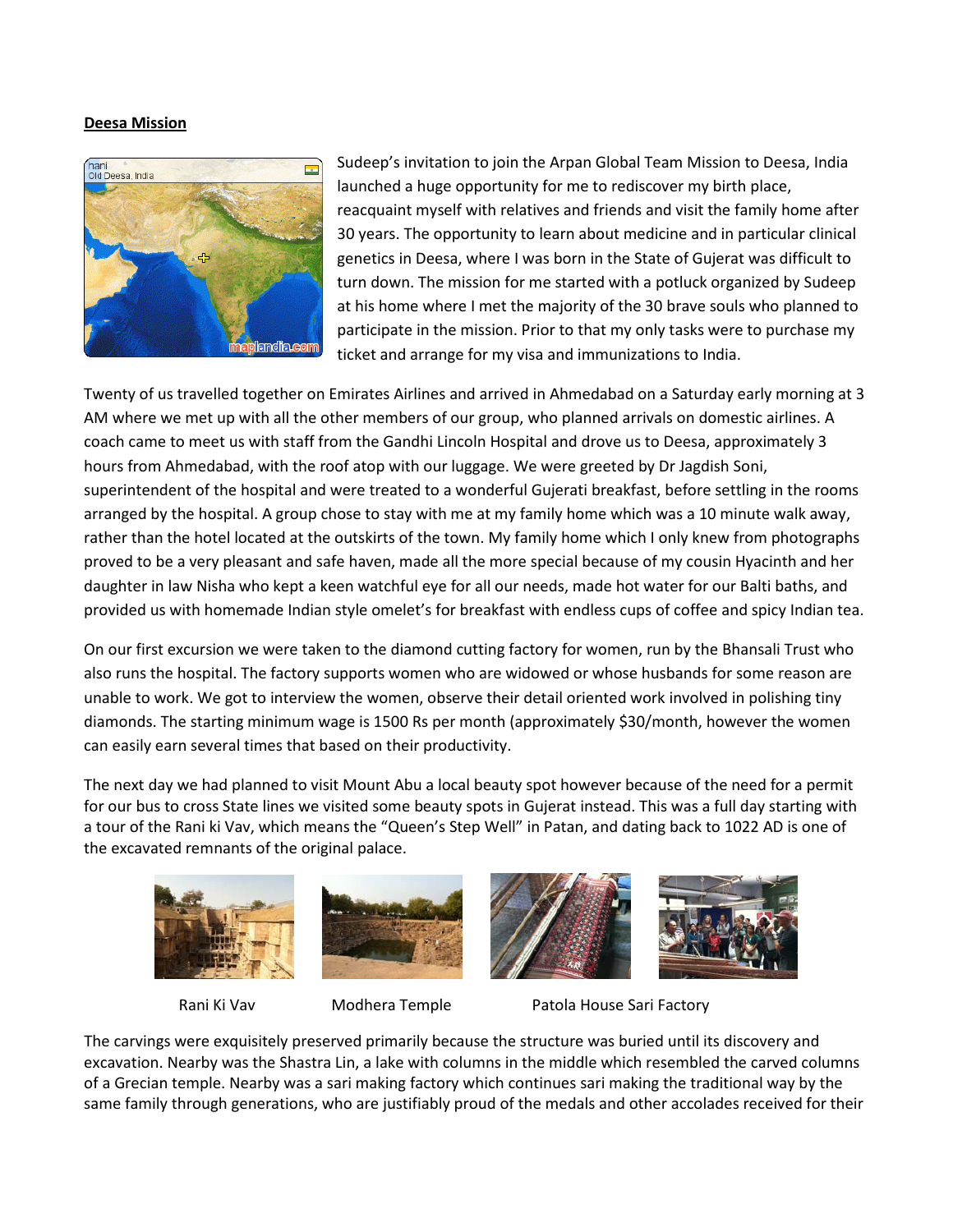fine skills. There is a long waiting list of orders for their sarees even at the handsome price charged of thousands of dollars. We next visited the Modhera temple with its adjacent lake with 108 statues. The carvings of the temple were beautiful and a feast for our eyes. Soon after sunset we arrived in Balaram, a lovely picnic spot in Palanpur, 30 minutes from Deesa and were treated to a wonderful meal at the exclusive Balaram Hotel frequented by Indian movie stars.

Our first official day started with a tour of the Gandhi Lincoln Hospital run by the Bhansali trust. In addition to running the hospital the Trust emphasizes health in rural tribal areas. One of our first stops was the alcohol and opium addiction unit where patients are treated for one week at a cost of 100 rupees (\$2) per day for food, accommodation and medication. Patients sleep on the floor to avoid them falling out of bed during the detox process for alcohol and opium addiction. For the opium users they are given opium powder which is gradually substituted over the course of the week to powder. Opium is readily grown in many parts of India so controlling addiction presents a huge problem. We got to interview the group who were being discharged after their week long treatment. One man ages 45 said he spent \$40 on drugs and \$1 on food per day. The increased expense of the drugs was huge incentive to give up drugs however a significant number of individuals do relapse.

Continuing with our tour we saw a baby with tetanus who had been extubated after being on a ventilator for a month. He had developed gastric bleeding presumably from stress ulcers and was also seen by the orthopedic surgeon for restricted movements and an abnormal right hip. The NICU was only populated by one baby who was being treated with bilirubin lights. The NICU was being renovated hence the census was down. We visited the OR, ER, dialysis unit and other wards. One striking observation was the number of flies in the wards. The windows were at one time covered with netting to keep flies and mosquitoes, however the patients had a habit of tossing their food out of the windows through the netting making it a health hazard and the nets were removed. The challenge is to find a way of achieving a balance between these problems.

Clinics on Monday and Tuesday were together with other mission specialists and the local physicians. The surgeons planned surgeries after evaluating their patients in clinic. The medical teams also visited and participated in rural clinics run by the Bhansali trust in cooperation with government programs. The director of the rural clinic informed us that the vaccination program in their rural areas was a great success with an 85% immunization rate. One of the field trips included a visit to the Mah Shravan Vani School for the Hearing Impaired and Visually Handicapped and the Mamta Mandir Institute for Handicapped Persons. The children were beautifully looked after by a group of highly motivated staff. The art work produced by the children was stunning and I will always treasure the paintings of the children that were so generously given to me.

Before my visit I tried to find out about genetics in Deesa, only to discover that there is no testing or treatment available for patients with genetic disorders. The nearest center is run by Dr. Jayesh Sheth 30 miles away in Palanpur. I did however see several patients with birth defects the most dramatic of which was a boy with a large right leg and foot and a lymphangiomatous chest wall lesion from Proteus versus hemihyperplasia syndrome. Treatment for this patient was not within the scope of our team. Another patient included a girl with developmental regression, seizures, mental retardation, microcephaly in whom Rett syndrome could not be excluded. I obtained blood for MECP2 sequencing and deletion testing by a lab in the US gratis. Duchenne muscular dystrophy siblings the only children in a family had been told there was nothing that could be done and sent home. They were asked to return for dystrophin testing for in frame versus out of frame deletion testing which was available at the Genetics Centre at Ahmedabad at the reduced charge of 2,500 Rs (discounted